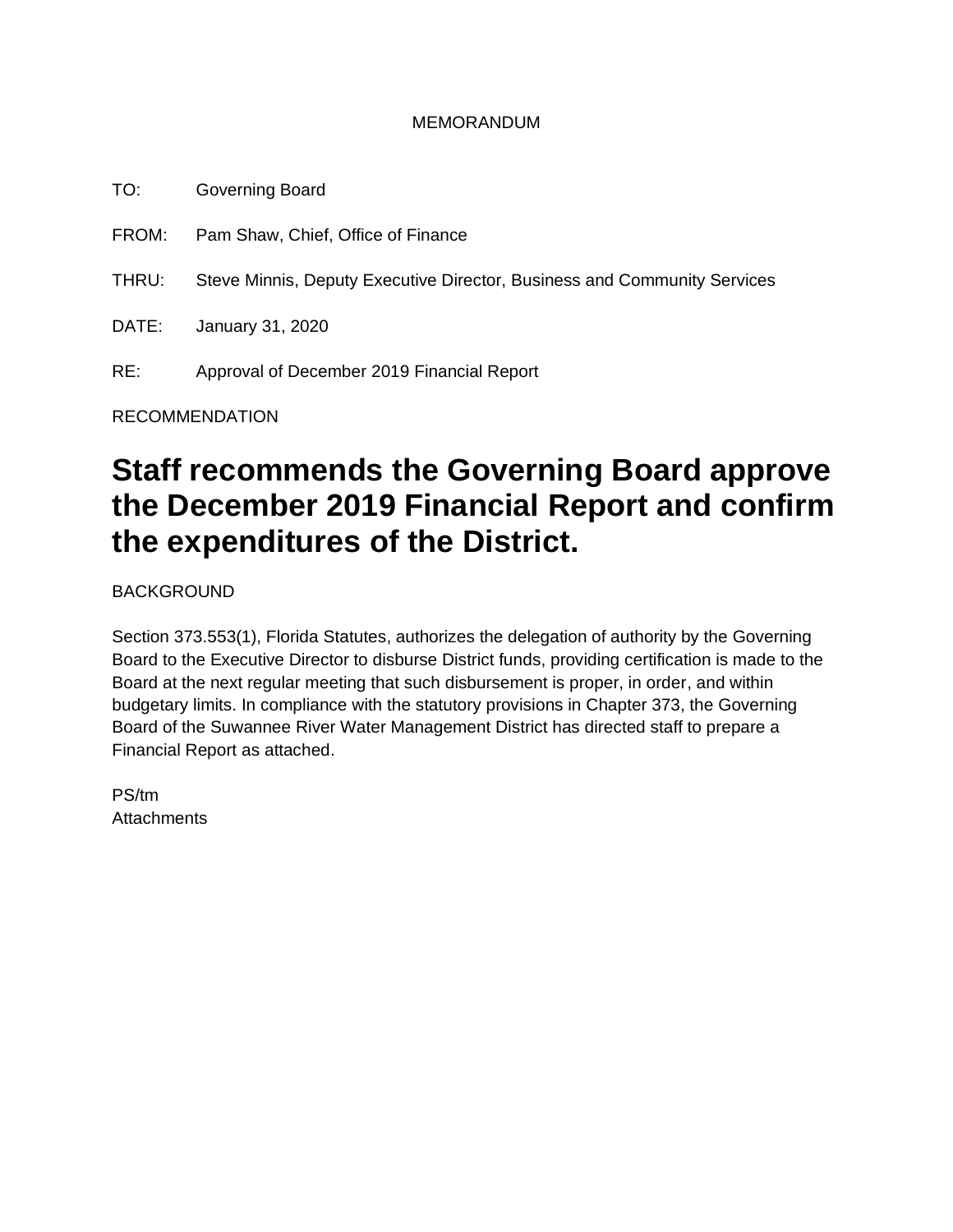| Suwannee River Water Management District |
|------------------------------------------|
| <b>Cash Report</b>                       |
| December 2019                            |

| <b>Financial Institution/Account</b>       | <b>Monthly</b><br><b>Interest</b> | <b>Interest</b><br>Rate % | <b>Closing</b><br><b>Balance</b> |
|--------------------------------------------|-----------------------------------|---------------------------|----------------------------------|
| <b>First Federal Permit Fee</b>            | \$0.00                            |                           | \$660.00                         |
| <b>First Federal Accounts Payable</b>      | \$0.00                            |                           | \$35,000.00                      |
| <b>First Federal EFT Disbursements</b>     | \$0.00                            |                           | \$238,252.06                     |
| <b>First Federal Depository</b>            | \$79.01                           | $0.01\%$                  | \$672,994.21                     |
| Special Purpose Investment Account (SPIA)* | \$110,662.89                      | 3.14%                     | \$44,155,197.27                  |
| TOTAL                                      | \$110,741.90                      |                           | \$45,102,103.54                  |

\*SPIA is part of the Florida Treasury Investment Pool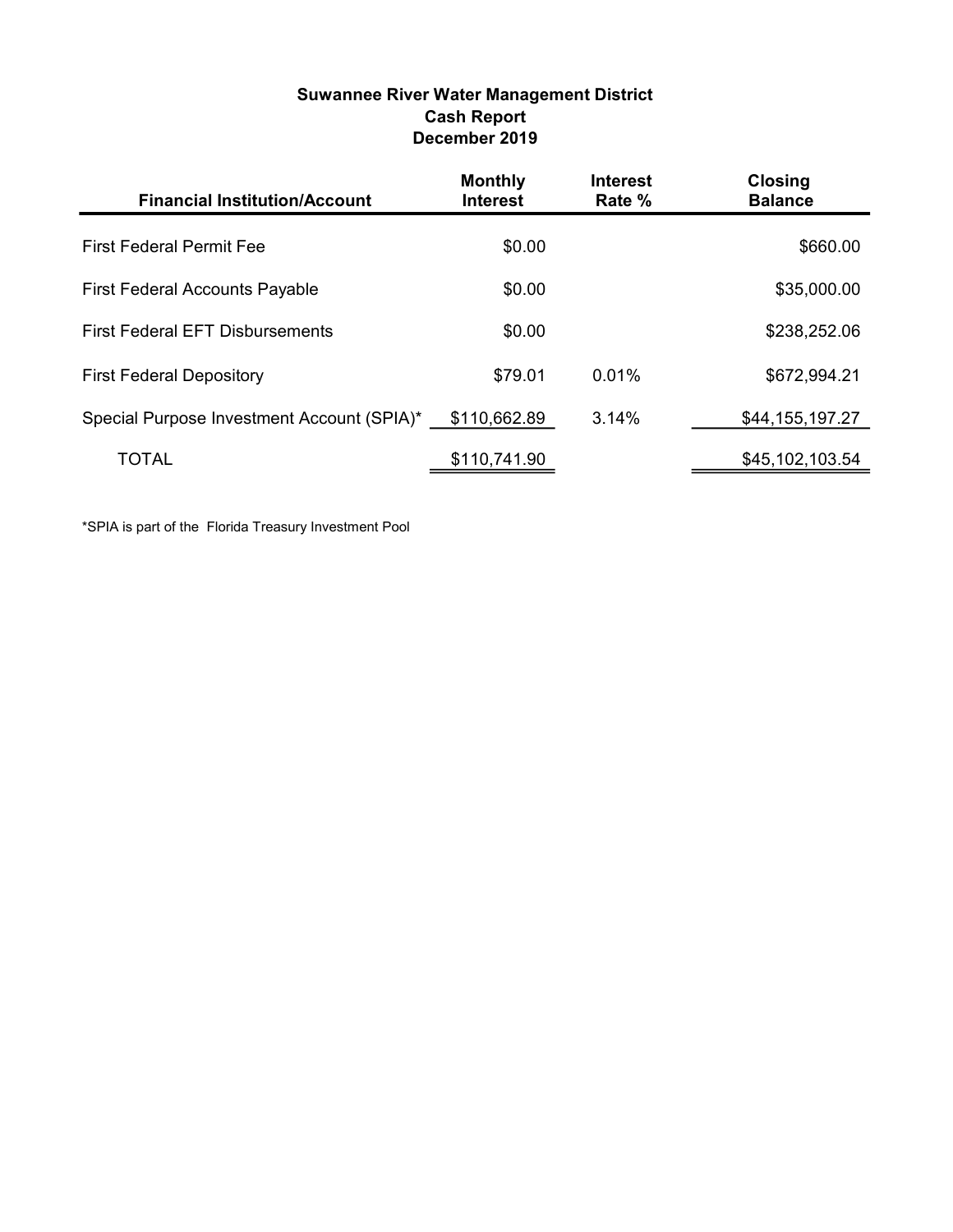#### **Suwannee River Water Management District Statement of Sources and Uses of Funds For the Month ending December 31, 2019 (Unaudited)**

|                                  | <b>Current</b><br><b>Budget</b> |      | <b>Actuals</b><br><b>Through</b><br>12/31/2019 |    | Variance<br>(Under)/Over<br><b>Budget</b> | <b>Actuals As A</b><br>% of Budget |
|----------------------------------|---------------------------------|------|------------------------------------------------|----|-------------------------------------------|------------------------------------|
| <b>Sources</b>                   |                                 |      |                                                |    |                                           |                                    |
| \$<br>Ad Valorem Property Taxes  | 5.848.822                       | - \$ | 4.300.159                                      | S  | (1,548,663)                               | 73.5%                              |
| \$<br>Intergovernmental Revenues | 49,303,103                      | S    | 3,802,463                                      | S  | (45,500,640)                              | 7.7%                               |
| \$<br>Interest on Invested Funds | 130.000                         | - \$ | 328,061                                        | \$ | 198.061                                   | 252.4%                             |
| \$<br>License and Permit Fees    | 163.000                         | - \$ | 53,485 \$                                      |    | (109, 515)                                | 32.8%                              |
| \$<br>Other                      | 1,000,000                       | S    | 424,682                                        | S  | (575, 318)                                | 42.5%                              |
| Fund Balance<br>\$               | 9.116.055                       | \$.  | 179,276                                        | -S | (8,936,779)                               | 2.0%                               |
| <b>Total Sources</b><br>\$       | 65,560,980                      |      | 9,088,127                                      | S  | (56, 472, 853)                            | 13.9%                              |

|                                              |   | Current        |      |                     |      |                           |    | Available     |           |                         |
|----------------------------------------------|---|----------------|------|---------------------|------|---------------------------|----|---------------|-----------|-------------------------|
|                                              |   | <b>Budget</b>  |      | <b>Expenditures</b> |      | Encumbrances <sup>2</sup> |    | <b>Budget</b> | %Expended | %Obligated <sup>3</sup> |
| <b>Uses</b>                                  |   |                |      |                     |      |                           |    |               |           |                         |
| Water Resources Planning and Monitoring      |   | $9.607.414$ \$ |      | 691.769             |      | 3.188.551                 |    | 5.727.094     | 7%        | 40%                     |
| Acquisition, Restoration and Public Works    | S | 47,402,057     | -SS  | 1,935,755           |      | 17.917.405                |    | 27,548,898    | 4%        | 42%                     |
| Operation and Maintenance of Lands and Works | S | 5,132,262 \$   |      | 533,083             |      | 1.894.014                 |    | 2,705,166     | 10%       | 47%                     |
| Regulation                                   |   | 1.500.457      | - \$ | 344.894             | -SS  | 44,054                    |    | 1.111.509     | 23%       | 26%                     |
| Outreach                                     |   | 231,018 \$     |      | 76.748              | - \$ | $\overline{\phantom{a}}$  | -S | 154.270       | 33%       | 33%                     |
| Management and Administration                |   | 1,687,772 \$   |      | 434,214             |      | 100.698                   |    | 1,152,860     | 26%       | 32%                     |
| <b>Total Uses</b>                            |   | 65.560.980     |      | 4.016.462           |      | 23.144.721                |    | 38,399,797    | 6%        | 41%                     |

<sup>1</sup> Actual Fund Balance used is recorded at the end of the fiscal year. This amount represents Fund Balance used for the Monitor Well Improvement Program and the AG and RIVER Cost-Share Programs

 $2$  Encumbrances represent unexpended balances of open purchase orders and contracts.

 $^3$  Represents the sum of expenditures and encumbrances as a percentage of the available budget.

This financial statement is prepared as of December 31, 2019 and covers the interim period since the most recent audited financial statements.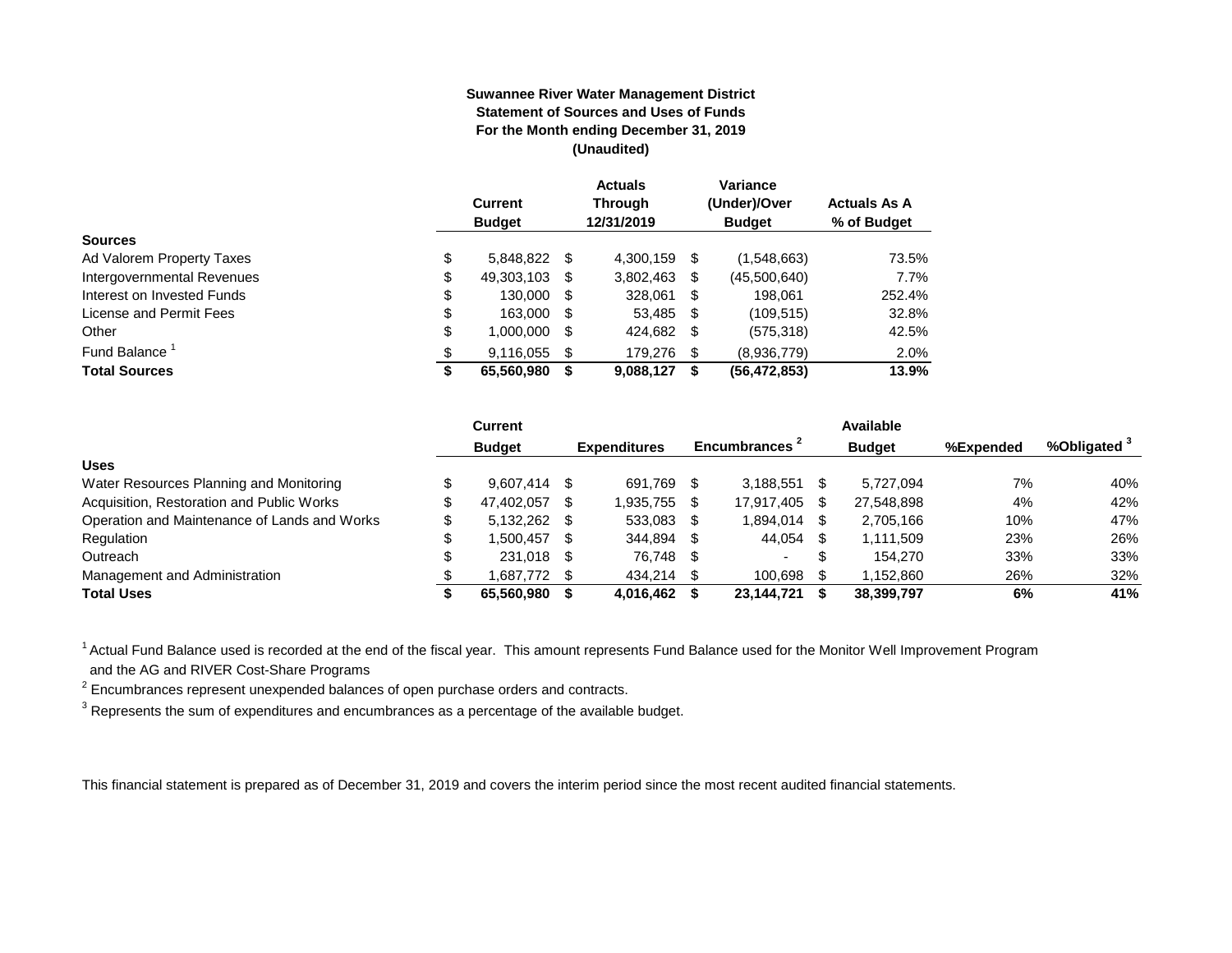$=$   $=$ 

### **STATEMENT OF ACTIVITY - REVENUE AND EXPENSE ROLLUP (UNAUDITED) SUWANNEE RIVER WATER MANAGEMENT DISTRICT**

|                                                         | Y-T-D<br><b>ACTUAL</b> | <b>ENCUMBRANCE</b> | <b>ANNUAL</b><br><b>BUDGET</b> |
|---------------------------------------------------------|------------------------|--------------------|--------------------------------|
| <b>FUND Report Recap -</b>                              |                        |                    |                                |
| <b>REVENUES</b>                                         |                        |                    |                                |
| <b>DISTRICT REVENUES</b><br><b>LOCAL REVENUES</b>       | 5,106,388<br>0         | 0<br>0             | 7,141,822<br>91,600            |
| <b>STATE REVENUES</b>                                   | 3,686,056              | 0                  | 45,019,003                     |
| <b>FEDERAL REVENUES</b>                                 | 116,407                | 0                  | 4,192,500                      |
| FUND BALANCE UTILIZATION                                | 179,276                | 0                  | 9,116,055                      |
| <b>TOTAL REVENUES</b>                                   | 9,088,127              | $\mathbf 0$        | 65,560,980                     |
| <b>EXPENDITURES</b>                                     |                        |                    |                                |
| SALARIES AND BENEFITS                                   | 1,564,557              | 0                  | 6,499,032                      |
| CONTRACTUAL SERVICES                                    | 412,096                | 9,284,084          | 25,352,300                     |
| OPERATING EXPENDITURES                                  | 288,979                | 96,043             | 1,511,700                      |
| OPERATING CAPITAL OUTLAY                                | 0                      | 128,456            | 358,044                        |
| FIXED CAPITAL OUTLAY                                    | 3,559                  | 0                  | 4,047,000                      |
| <b>INTERAGENCY EXPENDITURES</b>                         | 1,747,271              | 13,636,139         | 27,792,904                     |
| <b>TOTAL EXPENDITURES</b>                               | 4,016,462              | 23, 144, 722       | 65,560,980                     |
| <b>EXCESS REVENUES OVER (UNDER) EXPENDITURES</b>        | 5,071,665              | (23, 144, 722)     | 0                              |
| <b>FUND 01 - GENERAL FUND</b>                           |                        |                    |                                |
| <b>REVENUES</b>                                         |                        |                    |                                |
| <b>DISTRICT REVENUES</b>                                | 4,610,784              | 0                  | 5,038,023                      |
| <b>LOCAL REVENUES</b>                                   | 0                      | 0                  |                                |
| <b>STATE REVENUES</b>                                   | 1,374,806              | 0                  | 2,740,000                      |
| <b>FEDERAL REVENUES</b>                                 | 92,515                 | 0                  | 0                              |
| <b>FUND BALANCE UTILIZATION</b>                         | 0                      | 0                  | 769,184                        |
| <b>TOTAL REVENUES</b>                                   | 6,078,105              | $\mathbf 0$        | 8,547,207                      |
| <b>EXPENDITURES</b>                                     |                        |                    |                                |
| SALARIES AND BENEFITS                                   | 1,245,717              | 0                  | 5,160,643                      |
| CONTRACTUAL SERVICES                                    | 68,644                 | 482,235            | 1,350,786                      |
| OPERATING EXPENDITURES                                  | 122,496                | 51,535             | 955,822                        |
| OPERATING CAPITAL OUTLAY                                | 0                      | 11,780             | 165,456                        |
| FIXED CAPITAL OUTLAY<br><b>INTERAGENCY EXPENDITURES</b> | 0<br>143,200           | 0<br>417,765       | 0<br>914,500                   |
| <b>TOTAL EXPENDITURES</b>                               | 1,580,057              | 963,315            | 8,547,207                      |
| <b>EXCESS REVENUES OVER (UNDER) EXPENDITURES</b>        | 4,498,048              | (963, 315)         | 0                              |
|                                                         |                        |                    |                                |
| <b>FUND 03 - ALTERNATIVE WATER SUPPLY</b>               |                        |                    |                                |
| <b>REVENUES</b><br><b>DISTRICT REVENUES</b>             |                        | 0                  |                                |
| <b>LOCAL REVENUES</b>                                   | 0<br>0                 | 0                  | 0<br>0                         |
| <b>STATE REVENUES</b>                                   | 0                      | 0                  | 5,100,000                      |
| <b>FEDERAL REVENUES</b>                                 | 0                      | 0                  | 0                              |
| FUND BALANCE UTILIZATION                                | 0                      | 0                  | 0                              |
| <b>TOTAL REVENUES</b>                                   | 0                      | 0                  | 5,100,000                      |
| <b>EXPENDITURES</b>                                     |                        |                    |                                |
| SALARIES AND BENEFITS                                   | 0                      | 0                  | 0                              |
| CONTRACTUAL SERVICES                                    | 0                      | 0                  | 1,100,000                      |
| OPERATING EXPENDITURES                                  | 0                      | 0                  | O                              |
| OPERATING CAPITAL OUTLAY                                | 0                      | 0                  | 0                              |
| FIXED CAPITAL OUTLAY                                    | 0                      | 0                  | ი                              |
| <b>INTERAGENCY EXPENDITURES</b>                         | 0                      | 0                  | 4,000,000                      |
| <b>TOTAL EXPENDITURES</b>                               | 0                      | 0                  | 5,100,000                      |
| <b>EXCESS REVENUES OVER (UNDER) EXPENDITURES</b>        | 0                      | 0                  | $\mathbf 0$                    |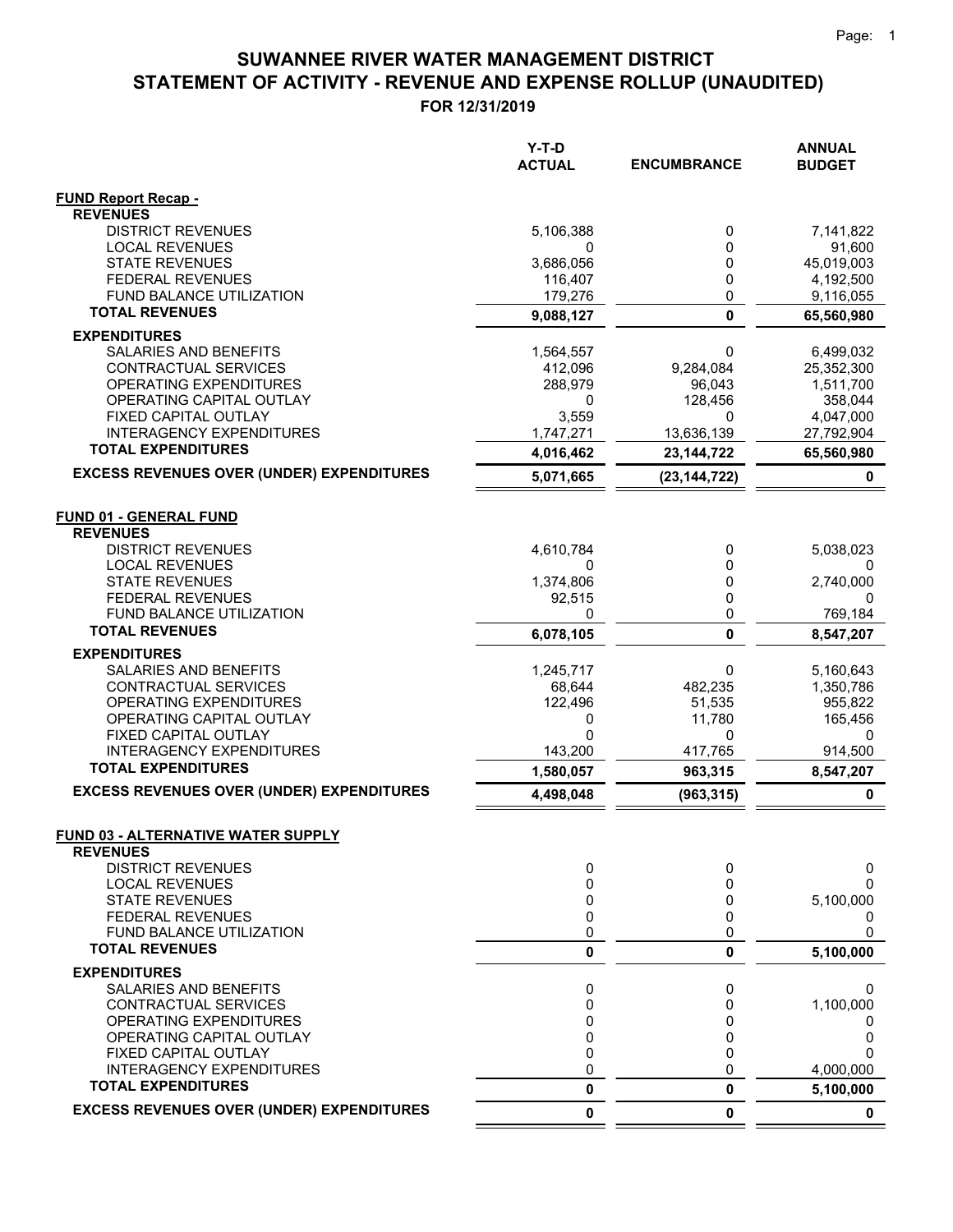|                                                                                                    | Y-T-D<br><b>ACTUAL</b> | <b>ENCUMBRANCE</b> | <b>ANNUAL</b><br><b>BUDGET</b> |
|----------------------------------------------------------------------------------------------------|------------------------|--------------------|--------------------------------|
| <b>FUND 06 - SPRINGS GRANTS</b>                                                                    |                        |                    |                                |
| <b>REVENUES</b>                                                                                    |                        |                    |                                |
| <b>DISTRICT REVENUES</b>                                                                           | 0                      | 0                  | 60,000                         |
| <b>LOCAL REVENUES</b><br><b>STATE REVENUES</b>                                                     | 0<br>0                 | $\mathbf{0}$<br>0  |                                |
| <b>FEDERAL REVENUES</b>                                                                            | 0                      | 0                  | 32,168,000<br>0                |
| <b>FUND BALANCE UTILIZATION</b>                                                                    | 0                      | 0                  | 0                              |
| <b>TOTAL REVENUES</b>                                                                              | 0                      | 0                  | 32,228,000                     |
| <b>EXPENDITURES</b>                                                                                |                        |                    |                                |
| SALARIES AND BENEFITS                                                                              | 0                      | 0                  | 0                              |
| CONTRACTUAL SERVICES                                                                               | 42,733                 | 4,072,793          | 11,930,000                     |
| OPERATING EXPENDITURES                                                                             | 0                      | 0                  | 0                              |
| OPERATING CAPITAL OUTLAY                                                                           | 0<br>$\Omega$          | 0                  | 0                              |
| FIXED CAPITAL OUTLAY<br><b>INTERAGENCY EXPENDITURES</b>                                            | 1,466,913              | ი<br>11,440,339    | 2,200,000<br>18,098,000        |
| <b>TOTAL EXPENDITURES</b>                                                                          |                        |                    |                                |
|                                                                                                    | 1,509,646              | 15,513,132         | 32,228,000                     |
| <b>EXCESS REVENUES OVER (UNDER) EXPENDITURES</b><br>* Expenditures to be reimbursed by FDEP Grants | (1,509,646)            | (15, 513, 132)     | 0                              |
|                                                                                                    |                        |                    |                                |
| <b>FUND 07 - LOCAL REVENUE</b><br><b>REVENUES</b>                                                  |                        |                    |                                |
| <b>DISTRICT REVENUES</b>                                                                           | 0                      | 0                  | 0                              |
| <b>LOCAL REVENUES</b>                                                                              | 0                      | 0                  | 91,600                         |
| <b>STATE REVENUES</b>                                                                              | 0                      | 0                  | 0                              |
| <b>FEDERAL REVENUES</b>                                                                            | 0                      | 0                  | 0                              |
| FUND BALANCE UTILIZATION                                                                           | 0                      | 0                  | 0                              |
| <b>TOTAL REVENUES</b>                                                                              | 0                      | 0                  | 91,600                         |
| <b>EXPENDITURES</b>                                                                                |                        |                    |                                |
| SALARIES AND BENEFITS                                                                              | 0                      | 0                  | 0                              |
| CONTRACTUAL SERVICES                                                                               | 0                      | 0                  | 0                              |
| OPERATING EXPENDITURES                                                                             | 0                      | 0                  | 0                              |
| OPERATING CAPITAL OUTLAY                                                                           | 0                      | 0                  | 0                              |
| FIXED CAPITAL OUTLAY<br><b>INTERAGENCY EXPENDITURES</b>                                            | 0<br>0                 | 0<br>87,000        | 0<br>91,600                    |
| <b>TOTAL EXPENDITURES</b>                                                                          | $\pmb{0}$              | 87,000             | 91,600                         |
| <b>EXCESS REVENUES OVER (UNDER) EXPENDITURES</b>                                                   | 0                      | (87,000)           | 0                              |
|                                                                                                    |                        |                    |                                |
| <b>FUND 08 - WMLTF - SPRINGS</b>                                                                   |                        |                    |                                |
| <b>REVENUES</b>                                                                                    |                        |                    |                                |
| <b>DISTRICT REVENUES</b><br><b>LOCAL REVENUES</b>                                                  | 1,287                  | 0                  | 0                              |
| <b>STATE REVENUES</b>                                                                              | 0<br>0                 | 0<br>0             | 0<br>150,000                   |
| <b>FEDERAL REVENUES</b>                                                                            | 0                      | $\Omega$           | 0                              |
| FUND BALANCE UTILIZATION                                                                           | 0                      | 0                  | 0                              |
| <b>TOTAL REVENUES</b>                                                                              | 1,287                  | 0                  | 150,000                        |
| <b>EXPENDITURES</b>                                                                                |                        |                    |                                |
| SALARIES AND BENEFITS                                                                              | 0                      | 0                  | 0                              |
| <b>CONTRACTUAL SERVICES</b>                                                                        | 0                      | 0                  | 0                              |
| OPERATING EXPENDITURES                                                                             | 0                      | 0                  | 0                              |
| OPERATING CAPITAL OUTLAY                                                                           | 0                      | 0                  | 0                              |
| FIXED CAPITAL OUTLAY                                                                               | 0                      | 0                  | 0                              |
| <b>INTERAGENCY EXPENDITURES</b><br><b>TOTAL EXPENDITURES</b>                                       | 0                      | 150,000            | 150,000                        |
| <b>EXCESS REVENUES OVER (UNDER) EXPENDITURES</b>                                                   | 0                      | 150,000            | 150,000                        |
|                                                                                                    | 1,287                  | (150,000)          | $\mathbf 0$                    |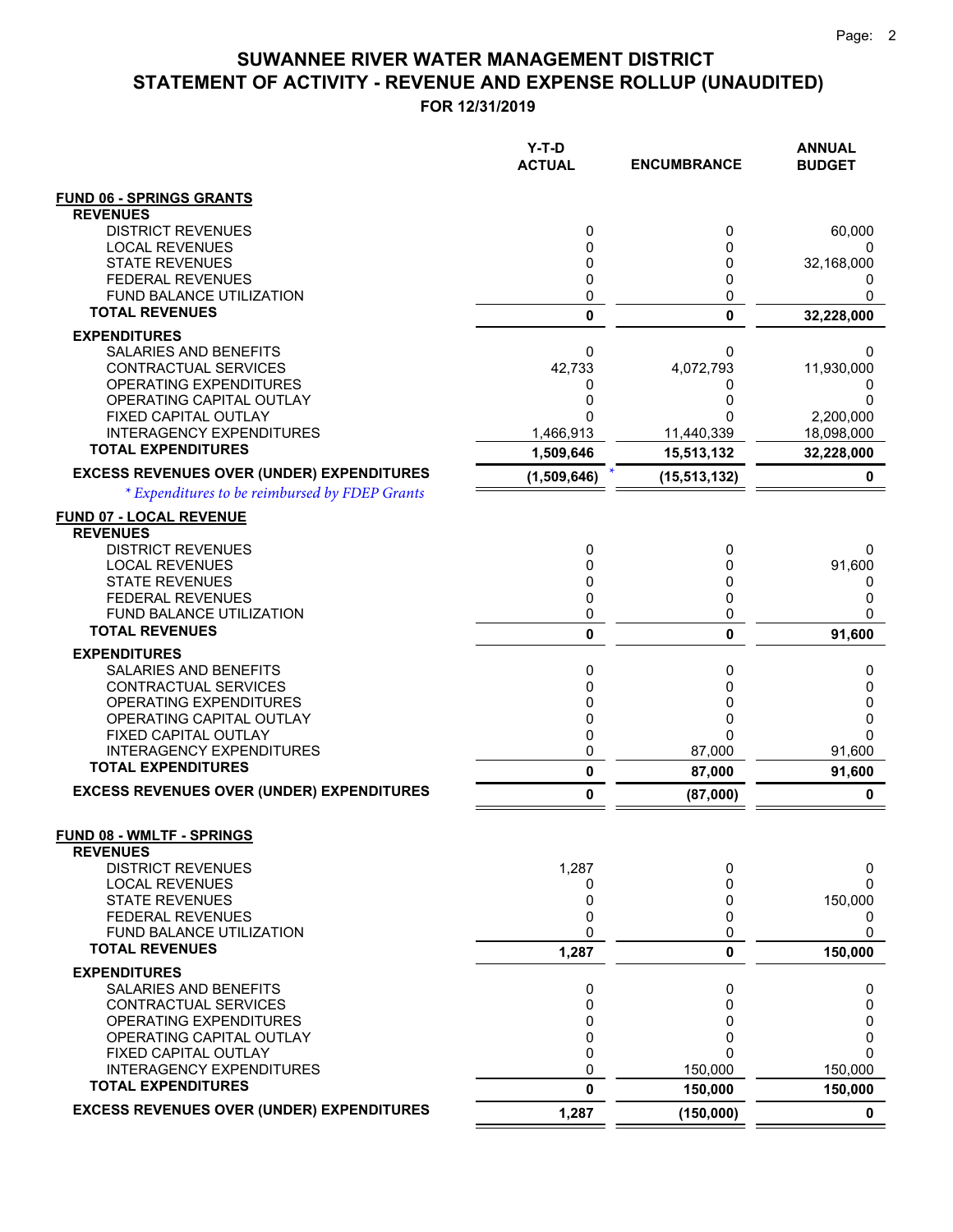|                                                                               | Y-T-D<br><b>ACTUAL</b> | <b>ENCUMBRANCE</b> | <b>ANNUAL</b><br><b>BUDGET</b> |
|-------------------------------------------------------------------------------|------------------------|--------------------|--------------------------------|
| <b>FUND 09 - PROJECT EFFECTIVENESS METRICS</b>                                |                        |                    |                                |
| <b>REVENUES</b>                                                               |                        |                    |                                |
| <b>DISTRICT REVENUES</b>                                                      | 0                      | 0                  | 0                              |
| <b>LOCAL REVENUES</b>                                                         | 0                      | 0                  | 0                              |
| <b>STATE REVENUES</b><br><b>FEDERAL REVENUES</b>                              | 0<br>0                 | 0<br>0             | 0<br>$\Omega$                  |
| <b>FUND BALANCE UTILIZATION</b>                                               | 0                      | 0                  | 50,000                         |
| <b>TOTAL REVENUES</b>                                                         | $\mathbf 0$            | 0                  | 50,000                         |
| <b>EXPENDITURES</b>                                                           |                        |                    |                                |
| <b>SALARIES AND BENEFITS</b>                                                  | 0                      | 0                  | 0                              |
| CONTRACTUAL SERVICES                                                          | 0                      | 0                  | 50,000                         |
| OPERATING EXPENDITURES                                                        | 0                      | 0                  | 0                              |
| OPERATING CAPITAL OUTLAY                                                      | 0                      | 0                  | 0                              |
| <b>FIXED CAPITAL OUTLAY</b>                                                   | 0                      | 0                  | 0                              |
| <b>INTERAGENCY EXPENDITURES</b>                                               | 0                      | 0                  | $\Omega$                       |
| <b>TOTAL EXPENDITURES</b>                                                     | $\bf{0}$               | 0                  | 50,000                         |
| <b>EXCESS REVENUES OVER (UNDER) EXPENDITURES</b>                              | $\mathbf 0$            | 0                  | 0                              |
| <b>FUND 10 - LAND CONSERVATION - FLORIDA FOREVER &amp;</b><br>P2000           |                        |                    |                                |
| <b>REVENUES</b>                                                               |                        |                    |                                |
| <b>DISTRICT REVENUES</b>                                                      | 297                    | 0                  | 0                              |
| <b>LOCAL REVENUES</b>                                                         | 0                      | 0                  | 0                              |
| <b>STATE REVENUES</b><br><b>FEDERAL REVENUES</b>                              | 0<br>$\Omega$          | 0<br>0             | 0<br>$\Omega$                  |
| <b>FUND BALANCE UTILIZATION</b>                                               | 1,403                  | 0                  | 25,000                         |
| <b>TOTAL REVENUES</b>                                                         | 1,700                  | 0                  | 25,000                         |
| <b>EXPENDITURES</b>                                                           |                        |                    |                                |
| <b>SALARIES AND BENEFITS</b>                                                  | 0                      | 0                  | 0                              |
| CONTRACTUAL SERVICES                                                          | 1,700                  | 0                  | 25,000                         |
| OPERATING EXPENDITURES                                                        | 0                      | 0                  | 0                              |
| OPERATING CAPITAL OUTLAY                                                      | 0                      | 0                  | 0                              |
| FIXED CAPITAL OUTLAY                                                          | 0                      | 0                  | 0                              |
| INTERAGENCY EXPENDITURES                                                      | 0                      | 0                  | $\mathbf{0}$                   |
| <b>TOTAL EXPENDITURES</b><br><b>EXCESS REVENUES OVER (UNDER) EXPENDITURES</b> | 1,700                  | 0                  | 25,000                         |
|                                                                               | 0                      | 0                  | 0                              |
| <b>FUND 12 - DOT ETDM</b><br><b>REVENUES</b>                                  |                        |                    |                                |
| <b>DISTRICT REVENUES</b>                                                      | 310                    | 0                  | 0                              |
| <b>LOCAL REVENUES</b>                                                         | 0                      | 0                  | 0                              |
| <b>STATE REVENUES</b>                                                         | 0                      | 0                  | 0                              |
| <b>FEDERAL REVENUES</b>                                                       | 0                      | 0                  | $\Omega$                       |
| <b>FUND BALANCE UTILIZATION</b>                                               | 0                      | 0                  | 5,458                          |
| <b>TOTAL REVENUES</b>                                                         | 310                    | 0                  | 5,458                          |
| <b>EXPENDITURES</b>                                                           |                        |                    |                                |
| SALARIES AND BENEFITS                                                         | 0                      | 0                  | 5,458                          |
| <b>CONTRACTUAL SERVICES</b><br>OPERATING EXPENDITURES                         | 0<br>0                 | 0<br>0             | 0<br>0                         |
| OPERATING CAPITAL OUTLAY                                                      | 0                      | 0                  | 0                              |
| FIXED CAPITAL OUTLAY                                                          | 0                      | 0                  | 0                              |
| <b>INTERAGENCY EXPENDITURES</b>                                               | 0                      | 0                  | $\Omega$                       |
| <b>TOTAL EXPENDITURES</b>                                                     | $\mathbf{0}$           | 0                  | 5,458                          |
| <b>EXCESS REVENUES OVER (UNDER) EXPENDITURES</b>                              | 310                    | 0                  | $\mathbf 0$                    |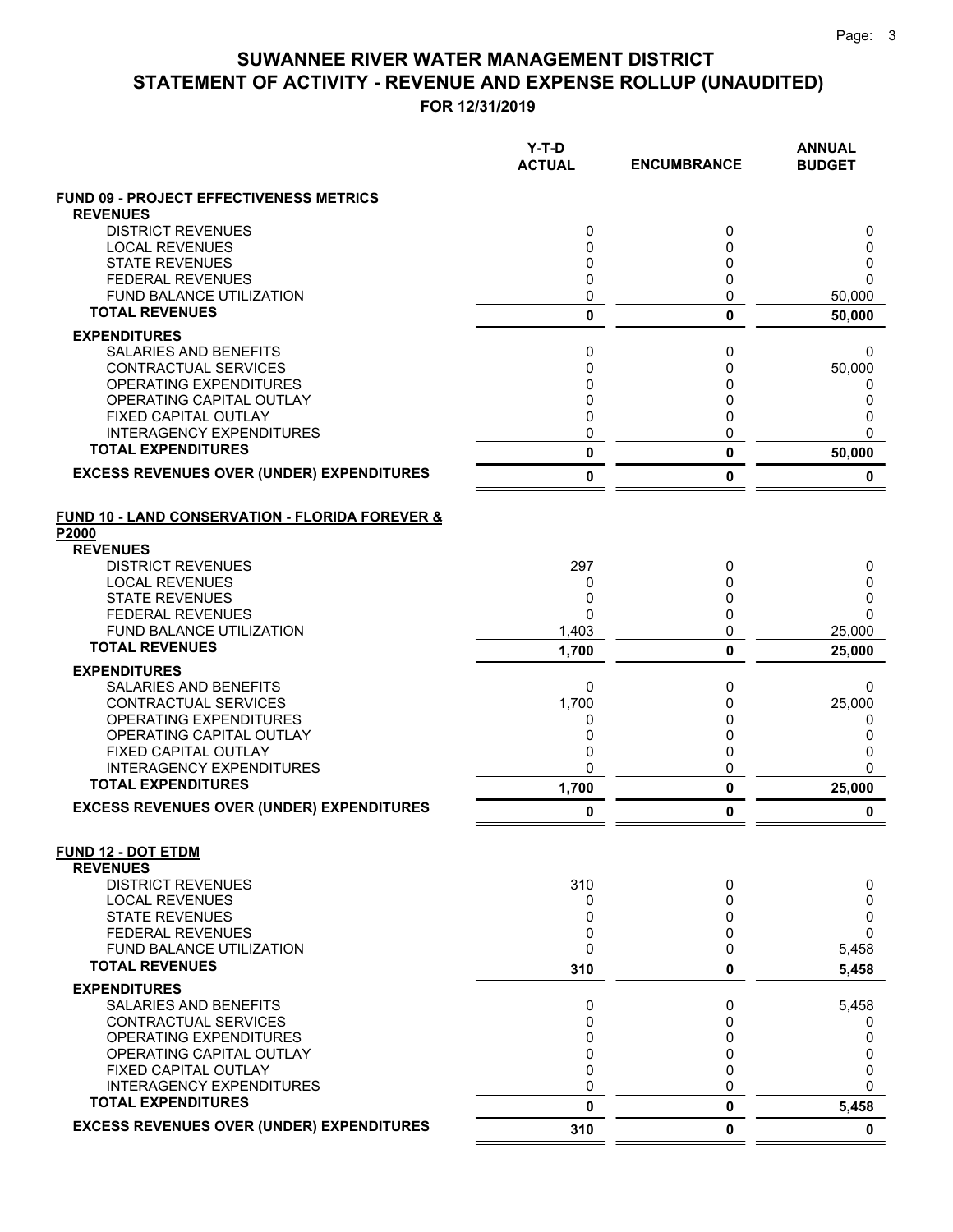|                                                           | $Y-T-D$<br><b>ACTUAL</b> | <b>ENCUMBRANCE</b> | <b>ANNUAL</b><br><b>BUDGET</b> |
|-----------------------------------------------------------|--------------------------|--------------------|--------------------------------|
| <b>FUND 13 - LAND MANAGEMENT &amp; OPERATIONS</b>         |                          |                    |                                |
| <b>REVENUES</b>                                           |                          |                    |                                |
| <b>DISTRICT REVENUES</b><br><b>LOCAL REVENUES</b>         | 424,682<br>0             | 0<br>0             | 2,043,799<br>Ω                 |
| <b>STATE REVENUES</b>                                     | 2,130,119                | 0                  | 2,311,119                      |
| <b>FEDERAL REVENUES</b>                                   | 0                        | 0                  | 40,000                         |
| <b>FUND BALANCE UTILIZATION</b>                           | 0                        | 0                  | 1,044,344                      |
| <b>TOTAL REVENUES</b>                                     | 2,554,801                | $\mathbf 0$        | 5,439,262                      |
| <b>EXPENDITURES</b>                                       |                          |                    |                                |
| SALARIES AND BENEFITS                                     | 171,964                  | 0                  | 667,047                        |
| CONTRACTUAL SERVICES                                      | 202,005                  | 1,421,523          | 2,530,014                      |
| <b>OPERATING EXPENDITURES</b><br>OPERATING CAPITAL OUTLAY | 164,237<br>0             | 37,965             | 513,878                        |
| FIXED CAPITAL OUTLAY                                      | 3,559                    | 116,676<br>0       | 192,588<br>877,000             |
| <b>INTERAGENCY EXPENDITURES</b>                           | 30                       | 62,085             | 658,735                        |
| <b>TOTAL EXPENDITURES</b>                                 | 541,795                  | 1,638,249          | 5,439,262                      |
| <b>EXCESS REVENUES OVER (UNDER) EXPENDITURES</b>          | 2,013,006                | (1,638,249)        | 0                              |
| <b>FUND 19 - FDOT MITIGATION</b>                          |                          |                    |                                |
| <b>REVENUES</b>                                           |                          |                    |                                |
| <b>DISTRICT REVENUES</b>                                  | 3,418                    | 0                  | 0                              |
| <b>LOCAL REVENUES</b><br><b>STATE REVENUES</b>            | 0<br>0                   | 0<br>0             | 0<br>100,000                   |
| <b>FEDERAL REVENUES</b>                                   | 0                        | 0                  | 0                              |
| FUND BALANCE UTILIZATION                                  | 0                        | 0                  | 111,000                        |
| <b>TOTAL REVENUES</b>                                     | 3,418                    | $\mathbf 0$        | 211,000                        |
| <b>EXPENDITURES</b>                                       |                          |                    |                                |
| SALARIES AND BENEFITS                                     | 0                        | 0                  | 0                              |
| CONTRACTUAL SERVICES                                      | 250                      | 0                  | 211,000                        |
| OPERATING EXPENDITURES                                    | 0                        | 6,543              | 0                              |
| OPERATING CAPITAL OUTLAY<br>FIXED CAPITAL OUTLAY          | 0<br>0                   | 0<br>0             | 0<br>0                         |
| <b>INTERAGENCY EXPENDITURES</b>                           | 0                        | 0                  | 0                              |
| <b>TOTAL EXPENDITURES</b>                                 | 250                      | 6,543              | 211,000                        |
| <b>EXCESS REVENUES OVER (UNDER) EXPENDITURES</b>          | 3,168                    | (6, 543)           | 0                              |
| FUND 20 - MINIMUM FLOWS AND MINIMUM WATER LEVELS          |                          |                    |                                |
| (MFL)                                                     |                          |                    |                                |
| <b>REVENUES</b>                                           |                          |                    |                                |
| <b>DISTRICT REVENUES</b><br><b>LOCAL REVENUES</b>         | 0<br>0                   | 0<br>$\Omega$      | 0<br>0                         |
| <b>STATE REVENUES</b>                                     | 181,131                  | 0                  | 1,949,884                      |
| <b>FEDERAL REVENUES</b>                                   | 0                        | 0                  | 0                              |
| FUND BALANCE UTILIZATION                                  | 0                        | 0                  | 0                              |
| <b>TOTAL REVENUES</b>                                     | 181,131                  | $\mathbf{0}$       | 1,949,884                      |
| <b>EXPENDITURES</b>                                       |                          |                    |                                |
| SALARIES AND BENEFITS                                     | 146,876                  | 0                  | 665,884                        |
| CONTRACTUAL SERVICES                                      | 32,007                   | 88,387             | 1,029,000                      |
| OPERATING EXPENDITURES<br>OPERATING CAPITAL OUTLAY        | 2,247<br>0               | 0<br>0             | 30,000<br>0                    |
| FIXED CAPITAL OUTLAY                                      | 0                        | $\Omega$           | 0                              |
| <b>INTERAGENCY EXPENDITURES</b>                           | 0                        | 182,990            | 225,000                        |
| <b>TOTAL EXPENDITURES</b>                                 | 181,130                  | 271,377            | 1,949,884                      |
| <b>EXCESS REVENUES OVER (UNDER) EXPENDITURES</b>          | 1                        | (271, 377)         | 0                              |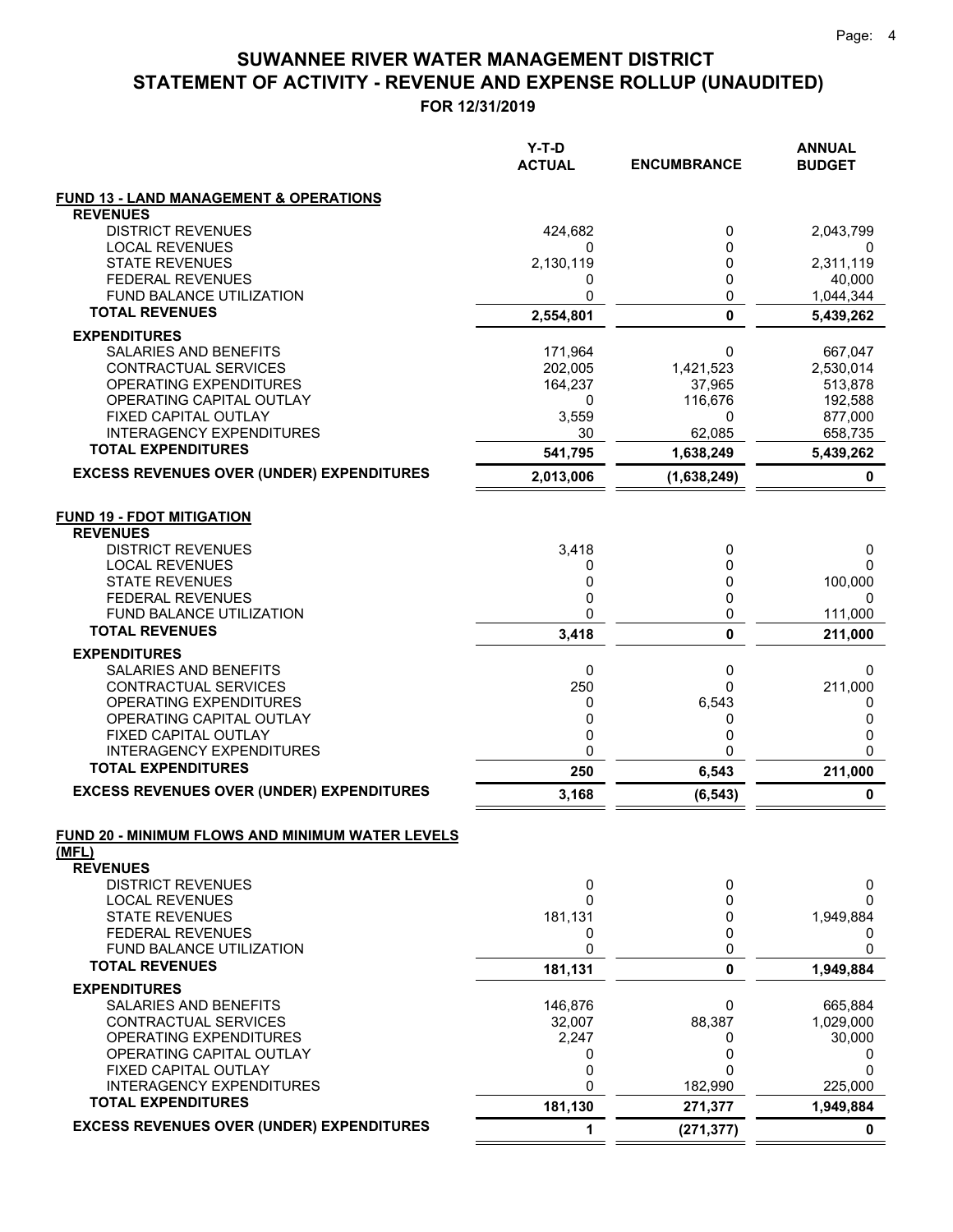|                                                     | Y-T-D<br><b>ACTUAL</b> | <b>ENCUMBRANCE</b> | <b>ANNUAL</b><br><b>BUDGET</b> |
|-----------------------------------------------------|------------------------|--------------------|--------------------------------|
| <b>FUND 29 - SUWANNEE RIVER PARTNERSHIP (SRP)</b>   |                        |                    |                                |
| <b>REVENUES</b>                                     |                        |                    |                                |
| <b>DISTRICT REVENUES</b>                            | 7,259                  | 0                  | 0                              |
| <b>LOCAL REVENUES</b><br><b>STATE REVENUES</b>      | 0<br>0                 | 0<br>0             | 0<br>0                         |
| <b>FEDERAL REVENUES</b>                             | 0                      | 0                  | $\Omega$                       |
| <b>FUND BALANCE UTILIZATION</b>                     | 0                      | 0                  | 153,000                        |
| <b>TOTAL REVENUES</b>                               | 7,259                  | 0                  | 153,000                        |
| <b>EXPENDITURES</b>                                 |                        |                    |                                |
| SALARIES AND BENEFITS                               | 0                      | 0                  | 0                              |
| CONTRACTUAL SERVICES                                | 0                      | 0                  | 0                              |
| OPERATING EXPENDITURES                              | 0                      | 0                  | 6,000                          |
| OPERATING CAPITAL OUTLAY<br>FIXED CAPITAL OUTLAY    | 0<br>0                 | 0<br>0             | 0<br>$\Omega$                  |
| <b>INTERAGENCY EXPENDITURES</b>                     | 0                      | 147,000            | 147,000                        |
| <b>TOTAL EXPENDITURES</b>                           | $\mathbf{0}$           | 147,000            | 153,000                        |
| <b>EXCESS REVENUES OVER (UNDER) EXPENDITURES</b>    | 7,259                  | (147,000)          | 0                              |
|                                                     |                        |                    |                                |
| <b>FUND 33 - PCS MITIGATION - LAND ACQUISITION</b>  |                        |                    |                                |
| <b>REVENUES</b>                                     |                        |                    |                                |
| <b>DISTRICT REVENUES</b>                            | 58,351                 | 0                  | 0                              |
| <b>LOCAL REVENUES</b><br><b>STATE REVENUES</b>      | 0<br>0                 | 0<br>0             | 0<br>0                         |
| <b>FEDERAL REVENUES</b>                             | 0                      | 0                  | 0                              |
| <b>FUND BALANCE UTILIZATION</b>                     | 0                      | 0                  | 1,000,000                      |
| <b>TOTAL REVENUES</b>                               | 58,351                 | 0                  | 1,000,000                      |
| <b>EXPENDITURES</b>                                 |                        |                    |                                |
| SALARIES AND BENEFITS                               | 0                      | 0                  | 0                              |
| CONTRACTUAL SERVICES                                | 0                      | 0                  | 30,000                         |
| OPERATING EXPENDITURES                              | 0                      | 0                  | 0                              |
| OPERATING CAPITAL OUTLAY<br>FIXED CAPITAL OUTLAY    | 0<br>0                 | 0<br>0             | 0<br>970,000                   |
| <b>INTERAGENCY EXPENDITURES</b>                     | 0                      | 0                  | 0                              |
| <b>TOTAL EXPENDITURES</b>                           | $\mathbf{0}$           | 0                  | 1,000,000                      |
| <b>EXCESS REVENUES OVER (UNDER) EXPENDITURES</b>    | 58,351                 | 0                  | 0                              |
|                                                     |                        |                    |                                |
| FUND 51 - DISTRICT AG COST-SHARE<br><b>REVENUES</b> |                        |                    |                                |
| <b>DISTRICT REVENUES</b>                            | 0                      | 0                  | 0                              |
| <b>LOCAL REVENUES</b>                               | 0                      | 0                  | 0                              |
| <b>STATE REVENUES</b>                               | 0                      | 0                  | 0                              |
| <b>FEDERAL REVENUES</b>                             | 0                      | 0                  | $\Omega$                       |
| FUND BALANCE UTILIZATION                            | 40,744                 | 0                  | 2,020,000                      |
| <b>TOTAL REVENUES</b>                               | 40,744                 | 0                  | 2,020,000                      |
| <b>EXPENDITURES</b>                                 |                        |                    |                                |
| SALARIES AND BENEFITS<br>CONTRACTUAL SERVICES       | 0<br>40,744            | 0<br>1,060,573     | 0<br>2,000,000                 |
| OPERATING EXPENDITURES                              | 0                      | 0                  | 0                              |
| OPERATING CAPITAL OUTLAY                            | 0                      | 0                  | 0                              |
| FIXED CAPITAL OUTLAY                                | 0                      | 0                  | 0                              |
| <b>INTERAGENCY EXPENDITURES</b>                     | $\mathbf 0$            |                    | 20,000                         |
| <b>TOTAL EXPENDITURES</b>                           | 40,744                 | 1,060,573          | 2,020,000                      |
| <b>EXCESS REVENUES OVER (UNDER) EXPENDITURES</b>    | $\mathbf 0$            | (1,060,573)        | $\mathbf 0$                    |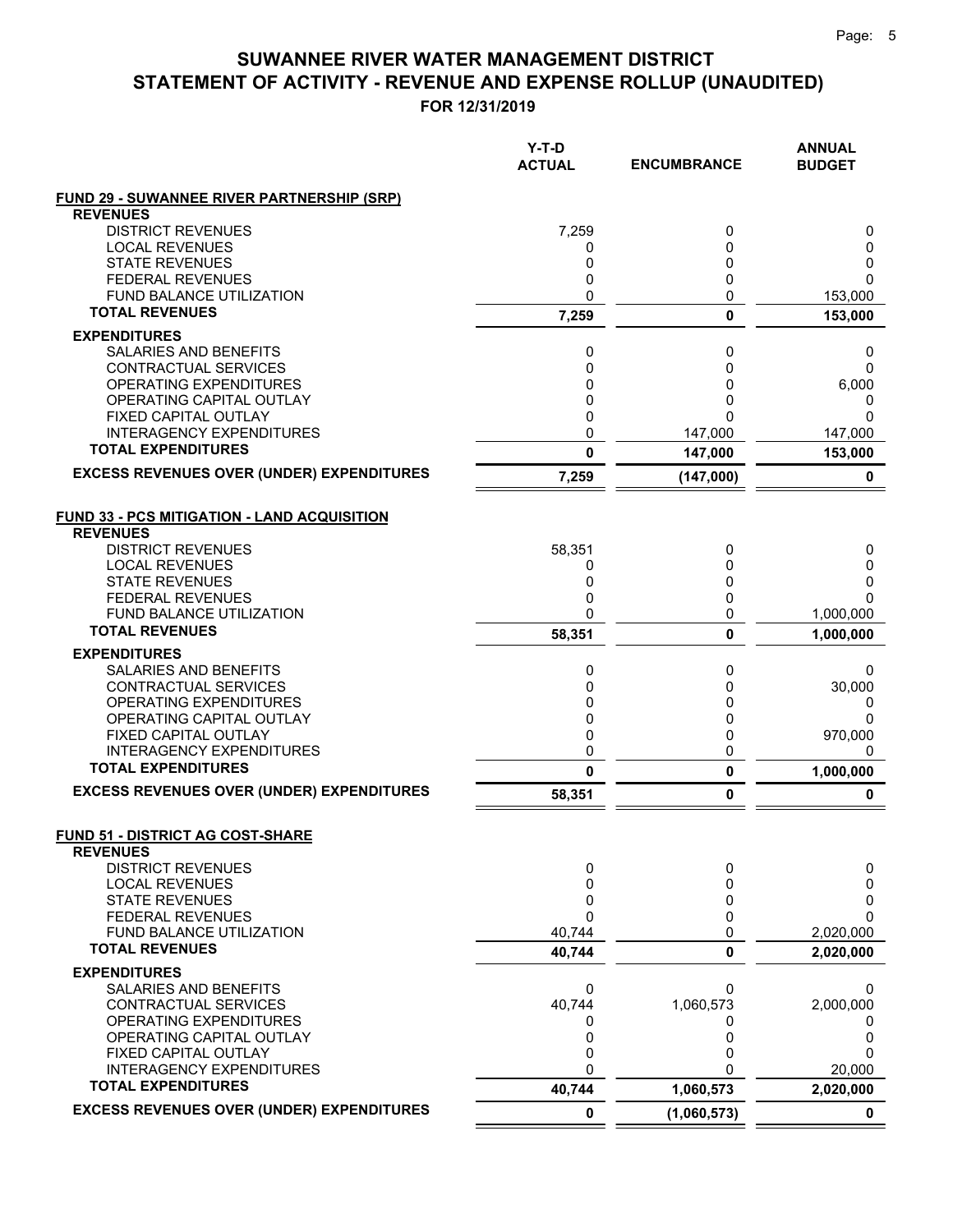|                                                         | Y-T-D<br><b>ACTUAL</b> | <b>ENCUMBRANCE</b> | <b>ANNUAL</b><br><b>BUDGET</b> |
|---------------------------------------------------------|------------------------|--------------------|--------------------------------|
| FUND 52 - WATER RESOURCE DEVELOPMENT                    |                        |                    |                                |
| <b>REVENUES</b>                                         |                        |                    |                                |
| <b>DISTRICT REVENUES</b>                                | 0                      | 0                  | 0                              |
| <b>LOCAL REVENUES</b>                                   | 0                      | 0<br>0             | 0                              |
| <b>STATE REVENUES</b><br><b>FEDERAL REVENUES</b>        | 0<br>0                 | 0                  | 0<br>$\Omega$                  |
| <b>FUND BALANCE UTILIZATION</b>                         | 0                      | 0                  | 1,680,000                      |
| <b>TOTAL REVENUES</b>                                   | 0                      | 0                  | 1,680,000                      |
| <b>EXPENDITURES</b>                                     |                        |                    |                                |
| SALARIES AND BENEFITS                                   | 0                      | 0                  | 0                              |
| CONTRACTUAL SERVICES                                    | 0                      | 90,653             | 450,000                        |
| OPERATING EXPENDITURES                                  | 0                      | 0                  | 0                              |
| OPERATING CAPITAL OUTLAY<br>FIXED CAPITAL OUTLAY        | 0<br>0                 | 0<br>0             | 0<br>0                         |
| <b>INTERAGENCY EXPENDITURES</b>                         | 0                      | 0                  | 1,230,000                      |
| <b>TOTAL EXPENDITURES</b>                               | $\pmb{0}$              | 90,653             | 1,680,000                      |
| <b>EXCESS REVENUES OVER (UNDER) EXPENDITURES</b>        | 0                      | (90, 653)          | 0                              |
|                                                         |                        |                    |                                |
| <b>FUND 53 - DISTRICT RIVER COST-SHARE</b>              |                        |                    |                                |
| <b>REVENUES</b>                                         |                        |                    |                                |
| <b>DISTRICT REVENUES</b><br><b>LOCAL REVENUES</b>       | 0<br>0                 | 0<br>0             | 0<br>0                         |
| <b>STATE REVENUES</b>                                   | 0                      | 0                  | 0                              |
| <b>FEDERAL REVENUES</b>                                 | $\Omega$               | 0                  | $\Omega$                       |
| <b>FUND BALANCE UTILIZATION</b>                         | 137,129                | 0                  | 2,258,069                      |
| <b>TOTAL REVENUES</b>                                   | 137,129                | 0                  | 2,258,069                      |
| <b>EXPENDITURES</b>                                     |                        |                    |                                |
| <b>SALARIES AND BENEFITS</b>                            | 0                      | 0                  | 0                              |
| CONTRACTUAL SERVICES<br>OPERATING EXPENDITURES          | 0<br>0                 | 0<br>0             | 0<br>0                         |
| OPERATING CAPITAL OUTLAY                                | 0                      | 0                  | 0                              |
| FIXED CAPITAL OUTLAY                                    | $\Omega$               | U                  | $\Omega$                       |
| <b>INTERAGENCY EXPENDITURES</b>                         | 137,129                | 1,148,960          | 2,258,069                      |
| <b>TOTAL EXPENDITURES</b>                               | 137,129                | 1,148,960          | 2,258,069                      |
| <b>EXCESS REVENUES OVER (UNDER) EXPENDITURES</b>        | 0                      | (1, 148, 960)      | 0                              |
| FUND 56 - FEMA                                          |                        |                    |                                |
| <b>REVENUES</b>                                         |                        |                    |                                |
| <b>DISTRICT REVENUES</b>                                | 0                      | 0                  | 0                              |
| <b>LOCAL REVENUES</b>                                   | 0                      | 0                  | 0                              |
| <b>STATE REVENUES</b>                                   | 0                      | 0                  | 0                              |
| <b>FEDERAL REVENUES</b><br>FUND BALANCE UTILIZATION     | 23,893<br>0            | 0<br>0             | 3,696,000<br>0                 |
| <b>TOTAL REVENUES</b>                                   | 23,893                 | 0                  | 3,696,000                      |
| <b>EXPENDITURES</b>                                     |                        |                    |                                |
| SALARIES AND BENEFITS                                   | 0                      | 0                  | 0                              |
| CONTRACTUAL SERVICES                                    | 23,893                 | 2,011,570          | 3,690,000                      |
| OPERATING EXPENDITURES                                  | 0                      | 0                  | 6,000                          |
| OPERATING CAPITAL OUTLAY                                | 0                      | 0                  | 0                              |
| FIXED CAPITAL OUTLAY<br><b>INTERAGENCY EXPENDITURES</b> | 0<br>0                 | 0                  | 0<br>0                         |
| <b>TOTAL EXPENDITURES</b>                               | 23,893                 | 2,011,570          | 3,696,000                      |
| <b>EXCESS REVENUES OVER (UNDER) EXPENDITURES</b>        | 0                      | (2,011,570)        | $\mathbf 0$                    |